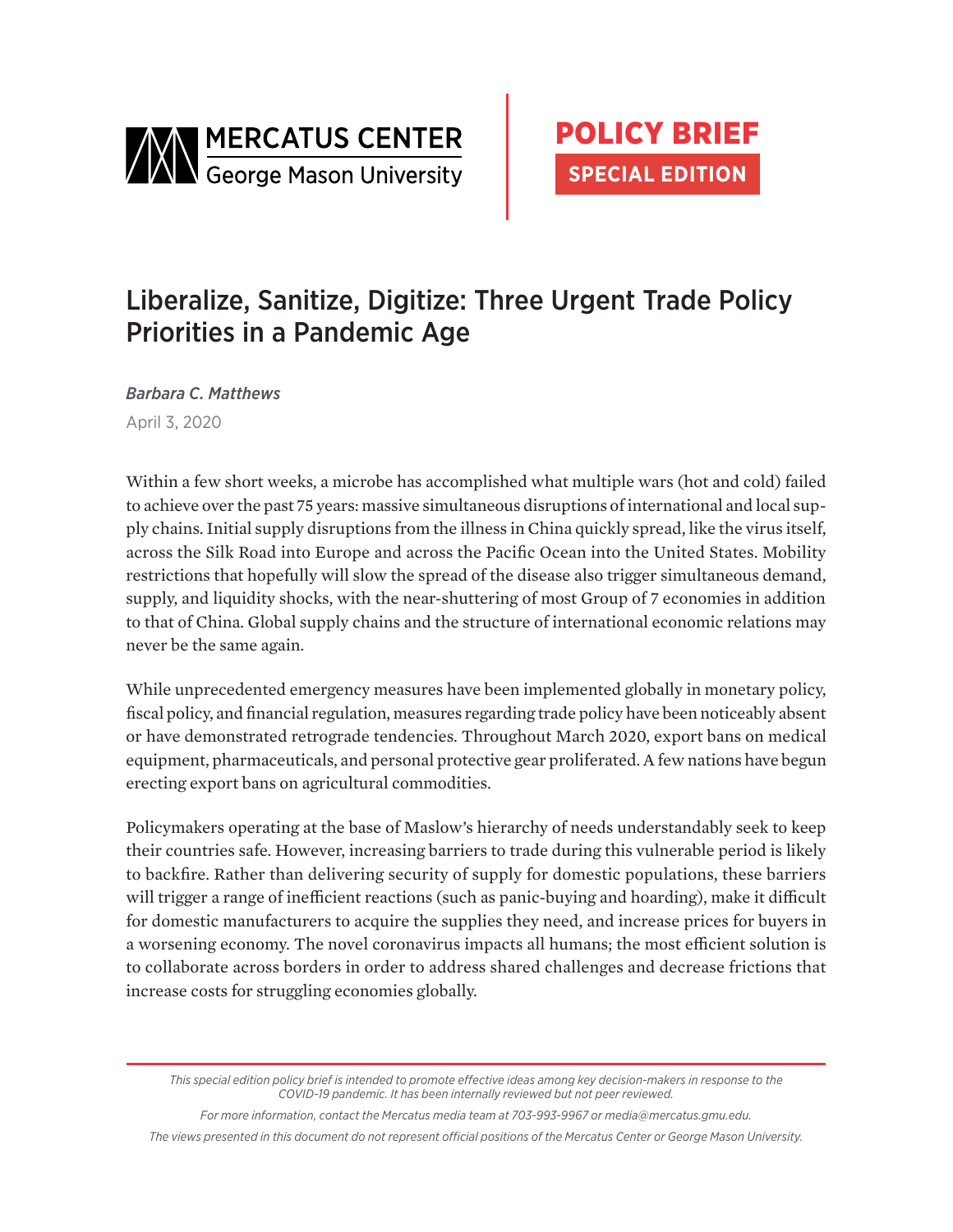Bold action now will enable the World Trade Organization (WTO) and the global trading system to be part of the economic solution, once people emerge from social distancing and the supply chain attempts to restart. Policymakers interested in keeping trade lines open and preparing the international trading system for a post-pandemic world must take three steps immediately:

- 1. Eliminate import tariffs, at least temporarily.
- 2. Sanitize the supply chain.
- 3. Digitize more of the supply chain.

## **THE POLICY RESPONSE TO COVID-19**

Policymakers around the world during March 2020 took swift and significant action to alleviate the growing economic burden associated with simultaneous supply and demand shocks across advanced economies. Most of the moves were unprecedented in size, scale, scope, and range:

- Central banks created massive liquidity support mechanisms.
- The Federal Reserve implemented comprehensive dollar-swap arrangements with partner central banks, including daily settlement with some partners.
- Fiscal policymakers deployed targeted financial lifelines for the sectors hit hardest by the pandemic's first wave (e.g., healthcare providers, airlines, small businesses). Broader fiscal support measures (direct payments to citizens, suspension of the Stability and Growth Pact in Europe) have also been implemented.
- Tax collection has been suspended temporarily for both individuals and corporations in multiple countries, including the United States.
- Financial regulators temporarily relaxed or suspended a broad range of regulatory capital, accounting, and regulatory reporting requirements in an effort to direct liquidity to borrowers and in order to avoid automatic regulatory restrictions on banks.

Trade policy, on the other hand, has been characterized by an increase in barriers to trade and relative inaction by policymakers. Responses from the Group of 20 (G20) and the WTO have been cautious. One recent speech by a WTO official indicates accurately that individual WTO members remain free to decrease tariffs or to increase trade restrictions for the purpose of protecting the health of domestic preparations.<sup>1</sup> While this is technically true, it does not generate leadership to decrease trade barriers. After more than 50 nations worldwide created import bans on medical equipment and pharmaceuticals, the WTO requested that countries file reports with the WTO regarding pandemic-related trade measures.<sup>2</sup>

These measures are insufficient. Policymakers in the trade arena must urgently match the scale and creativity of their colleagues in the central banking, fiscal policy, and financial regulation arenas.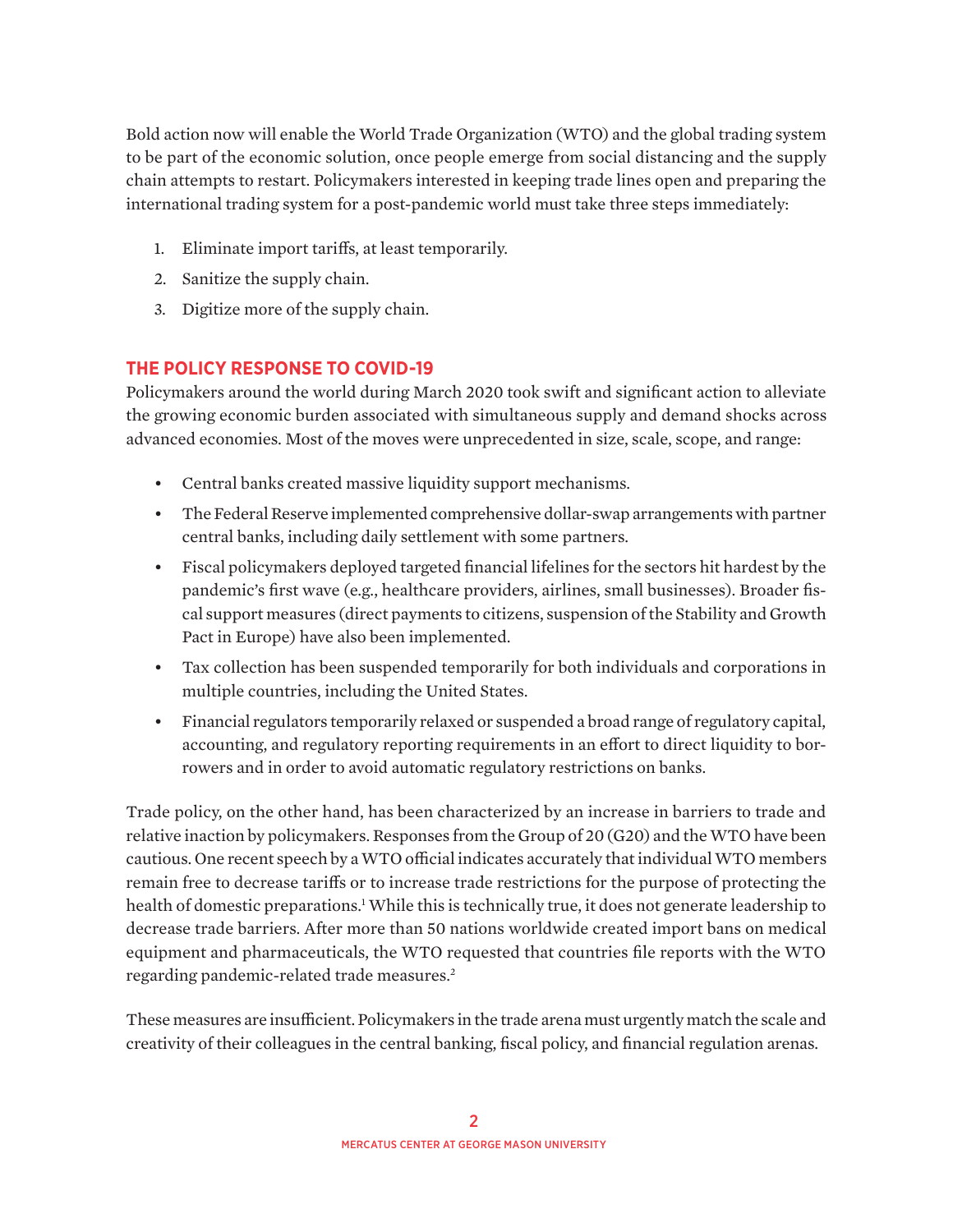While policymakers globally are attempting to provide as much support and liquidity as possible to the economy, WTO policymakers at the supply-chain epicenter of the economic crisis caused by the pandemic are failing to provide the bold thinking and coordinated international action needed now. Nations are not waiting for policymakers in Geneva, but their actions generate an uneven playing field.

If the WTO cannot provide a forum for decisive, constructive, joint action that preserves traderelated jobs and revenue sources, its relevance and effectiveness will remain under attack, as will gains to multilateralism in trade.

## **BACKGROUND: A BAD TIME FOR A PANDEMIC**

The global trading system was vulnerable when illness struck in China at the end of 2019. Backlash against globalization and cross-border trade has been growing steadily since the late 1990s. Populist politicians have claimed foreign competition as the reason for economic malaise at home. Left-leaning advocates have blamed globalization for generating disparities in wealth and income. Bilateral trade wars have become common mechanisms for pursuing managed trade policies. Environmental activists keen to reduce greenhouse gas emissions have sought to promote localized supply chains at the expense of imported goods. Cash-strapped sovereigns increasingly seek to impose taxes on digital goods produced abroad. Finally, technological advances have been transforming economies into increasingly distributed structures with complicated supply chains. Individuals connected electronically across borders increasingly view the centralized, sovereign-state, international-organization structures created after World War II as anachronistic. $3$ 

The WTO thus faces significant challenges when faced with a pandemic whose only real mitigation measure at present is the antithesis of global trade: mobility restrictions.

The full scope of the pandemic crisis remains unknown. Much depends on whether and how governments and medical teams can slow the loss of life within advanced economies. The longer the pandemic lasts, the greater the economic dislocation will be. Substantial, perhaps permanent, shifts in demand may occur if individuals and companies cannot physically go to work or go shopping for multiple weeks or even a full economic quarter. The potential exists for an existential challenge to the global-supply-chain structure that has to date delivered significant increases in economic growth and helped improve living standards around the world.

On March 2, 2020, the Organisation for Economic Co-operation and Development (OECD) estimated that a domino-like progress of COVID-19 into the developed world from China would generate a dramatic adverse impact on the global economy (see figure 1).4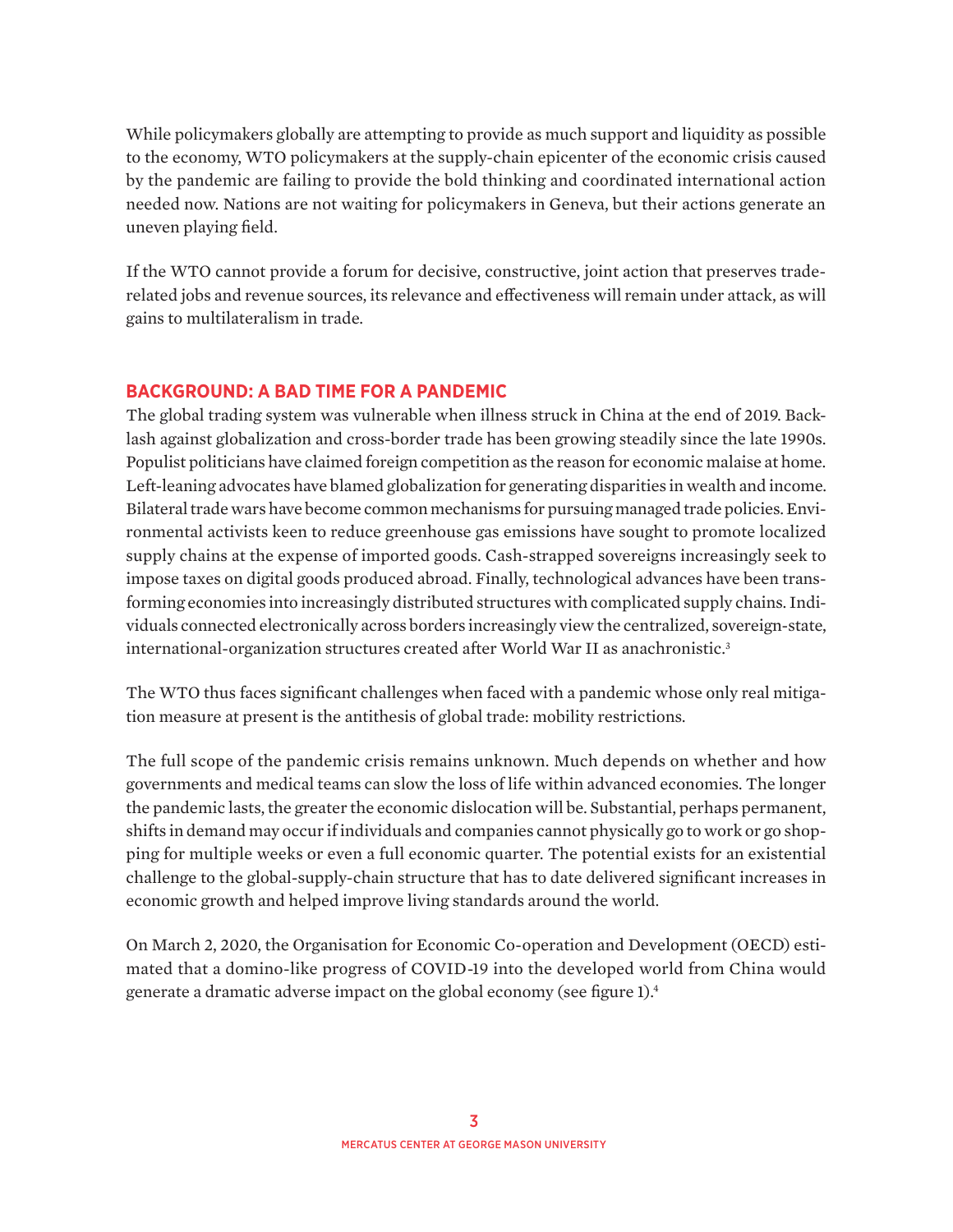

#### Figure 1. Potential Economic Impact of Coronavirus Outbreak as a Percentage of World GDP

Notes: This figure is modeled after "Figure 8. Domino scenario: potential economic impact of the coronavirus outbreak" in OECD, *Coronavirus: The World Economy at Risk*, March 2, 2020[, https://www.oecd.org/berlin/publikationen/Interim-Economic-Assessment-2-March-2020.pdf](https://www.oecd.org/berlin/publikationen/Interim-Economic-Assessment-2-March-2020.pdf). Panel A shows the contributions to the decline in the level of GDP from the different elements of the shock. Panel B shows the contributions of different regions and countries to the decline in global GDP. Commodity exporters are Argentina, Brazil, Chile, Russia, South Africa, and other non-OECD oil-producing economies.

Source: OECD calculations using the NiGEM global macroeconomic model.

These estimates were published one week before Italy locked down its economy. They may yet be revised downward since the pandemic has not yet peaked globally.

The risk exists that international commerce may never go back to normal:

- Small businesses caught short owing to disruptions from far-flung suppliers may choose to diversify supply chains by finding more local vendors.
- Extended pandemic-related mobility restrictions can create perceptions that foreign goods are sources of pathogens that can survive on surfaces for more than a week.
- Policymakers are already pivoting toward viewing certain medical equipment as effectively part of the nation's critical infrastructure that requires domestic production capabilities.
- Inability to source components closer to home will likely increase pricing and introduce inefficient frictions into production processes.
- Small exporters around the world will suffer as external markets become closed to them.

Great dislocations can be wrenching. But they also create opportunities for innovation as entrenched ways of doing things disappear. Rather than attempt to maintain the existing system, policymakers should forge new approaches now in order to preserve the scaffolding of the global trading system.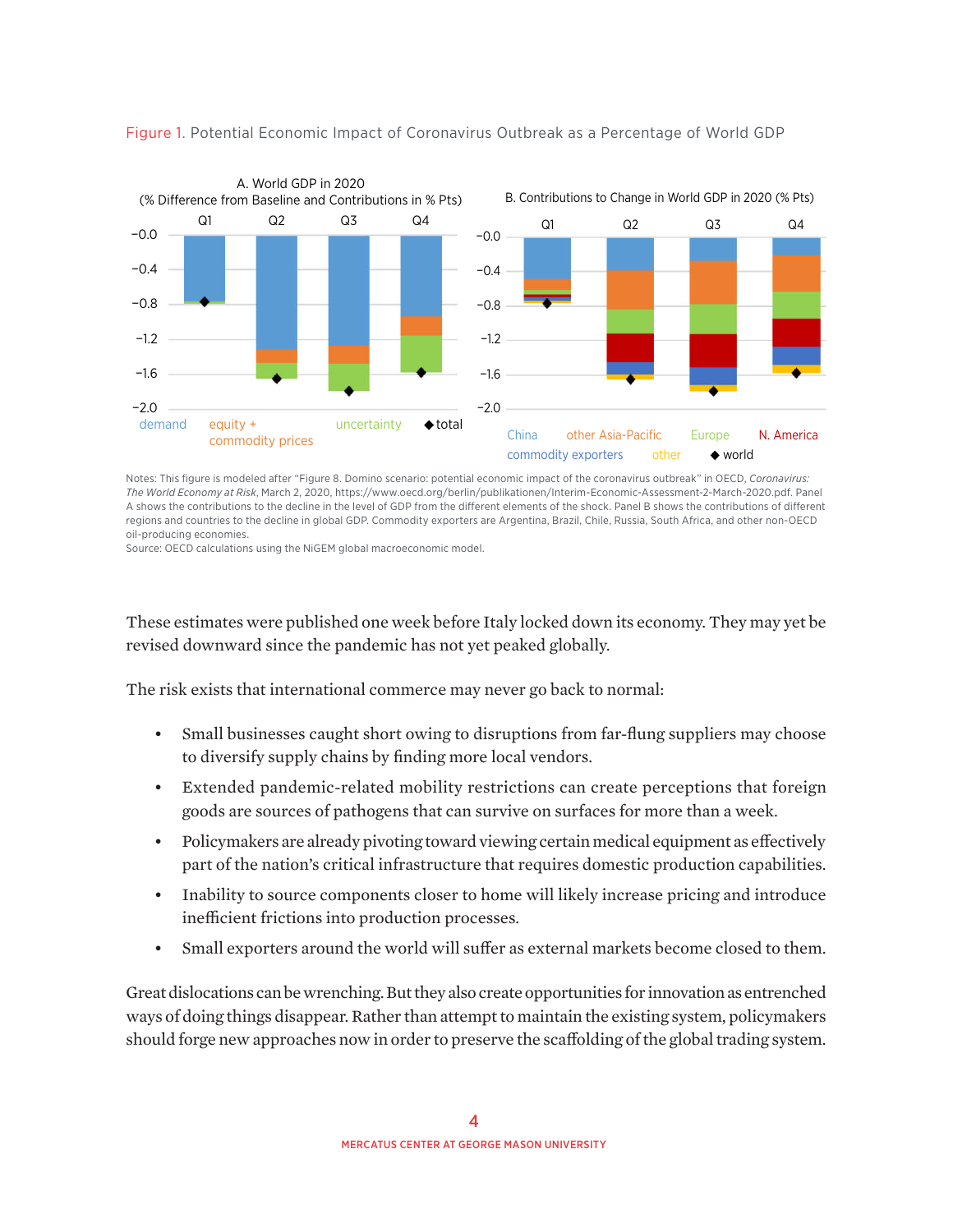#### **THREE NECESSARY POLICY SHIFTS**

Policymakers should take three steps to preserve the integrity of global commerce for a postpandemic world. These steps should be implemented immediately, before the pandemic peaks, so that goods shipments can continue to flow.

## 1. Temporarily Decrease All Tariffs to Zero

With a significant percentage of the global population ill, out of work, or both, trade policy must mobilize to deliver to consumers the same level of support that fiscal policy, monetary policy, and financial regulation are delivering: short-term decreases in the direct and indirect taxes that govern economic interactions.

The economic crisis generated by the pandemic will be deep and unprecedented. Extraordinary central bank liquidity, fiscal stimulus, and temporary deregulation in advanced economies during March 2020 have mostly aimed to create a three- to four-month bridge for economies hobbled by COVID-19. But no comparable dramatic action has been taken regarding tariffs. Shortages and phytosanitary standards will likely increase the cost of goods crossing borders throughout 2020. Food insecurity and incentives to localize supply chains will impose additional trade costs just when exporters most need revenue and importers most need access to supplies.

Some small tariff reductions have begun, both domestically and internationally:

- In February 2020, China unilaterally cut \$75 billion in tariffs on imports from the United States.<sup>5</sup>
- In March 2020, the United States proposed to cut or eliminate tariffs on a range of Chinese goods.<sup>6</sup>
- The United Kingdom has waived all tariffs on all medical equipment imports from any country until July 31, 2020.7
- New Zealand has led a small group of nations (including Canada and Singapore) to pledge that they will remove "any existing trade restrictive measures on essential goods, especially medical supplies at this time" in order to preserve "the viability and integrity of supply chains globally."8 The following day, the WTO issued a rare joint statement with the United Nations Conference on Trade and Development and the World Health Organization pleading with nations to refrain from disrupting the food supply chain with nontariff barriers to trade, such as border delays for food containers and restrictions on the mobility of agriculture and food industry workers.<sup>9</sup>
- While the G20 Trade Ministerial Statement, at the conclusion of the G20 March 31 meeting, did pledge to maintain free and open trade policies, the statement never once used the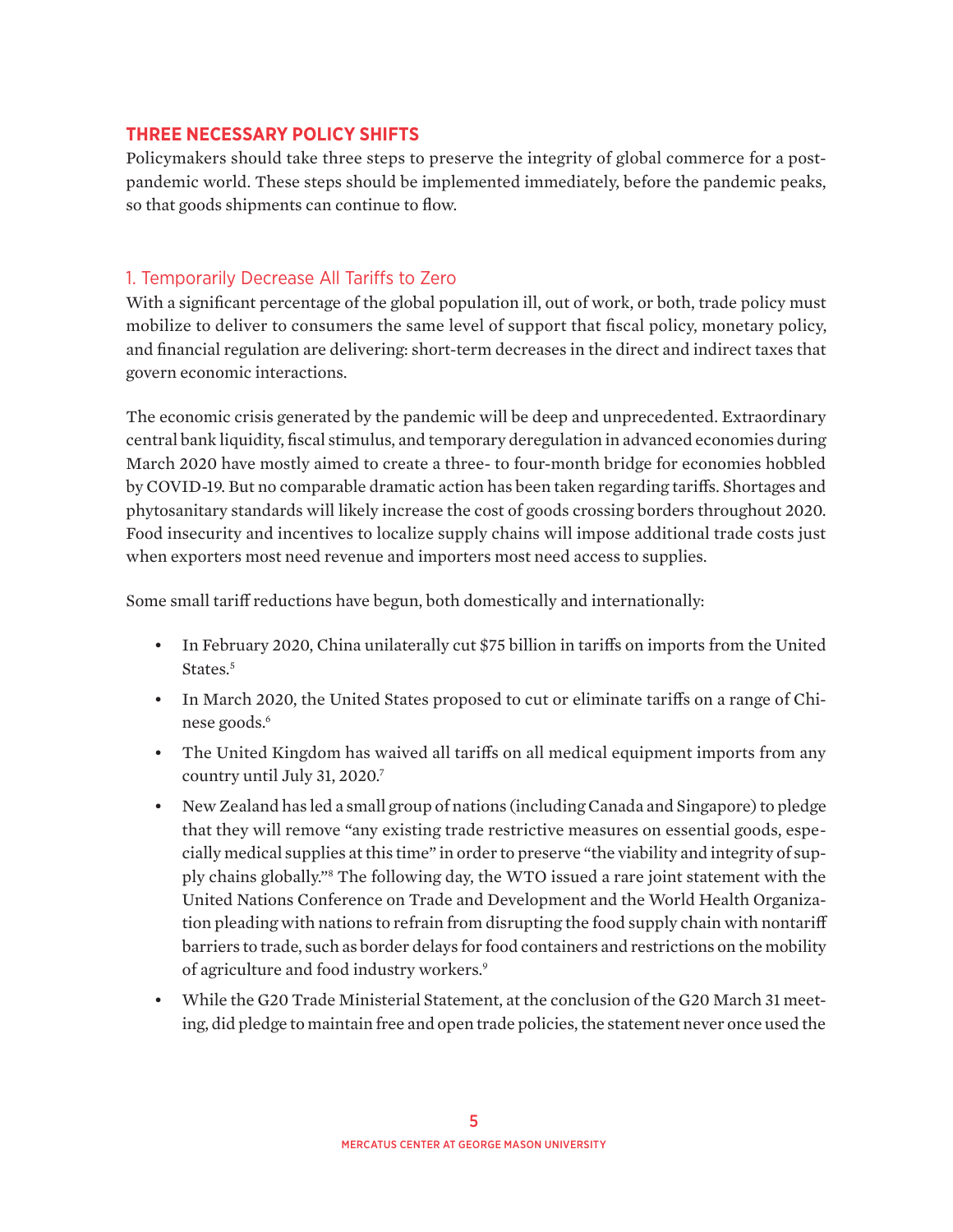word "tariff" or indicated that members would decrease tariffs in unison even for medical goods or agriculture and food chain supplies.10

• Today, the European Union temporarily waived all import tariffs and value-added taxes on imported medical equipment until July 31, 2020.<sup>11</sup> It is a generous waiver, operating retroactively from January 30, 2020, but only for goods that will be distributed free of charge for disaster-relief purposes. In addition to providing immediate price reductions on life-saving equipment, the waiver effective provides companies with a small tax rebate or credit for previously paid tariffs and value-added taxes. Extensions and expansions are possible if the situation worsens by summer, although it is too soon to identify with precision the evolution of this measure.

These measures do not go far enough. Moreover, individual bilateral tariff reductions single out specific countries and sectors for special treatment and thus indirectly impose burdens on other countries and sectors. The supply-chain damage impacts the entire globe, so tariff reductions should be similarly broad.

The solution is that WTO members should jointly decrease tariffs to zero immediately for all goods in order to eliminate unnecessary and costly frictions and to maximize the relief to companies and consumers impacted by the pandemic. Treating all products from all nations in a uniform manner would also ensure that negotiations on the details do not drag on for months.

Acting together in a decisive manner could reinvigorate a sense of purpose and credibility that the WTO needs at this juncture. It would deliver a vote of confidence that trade-based growth models are welfare enhancing. It would position the WTO as an equal contributing partner in global economic stabilization with counterparts at finance ministries and central banks.

Tariff decreases need not be permanent. Financial regulation relaxations and rule suspensions have been implemented with clear sunset dates. The same could apply to tariff structures.

In a perfect world, cross-border trade would occur fully free of tariffs. However, we do not live in a perfect world. Sovereigns earn valuable revenue from tariffs. Trade negotiators' incentive to reach a zero-tariff state provides them with the opportunity to open markets and increase ties with trading partners. But in this extraordinary situation, the marginal fiscal benefit associated with import tariffs is small to negligible if transaction volumes and global growth rates drop precipitously. Conversely, decreasing tariff-related frictions and costs could help keep trade lanes open at a time when they are most needed.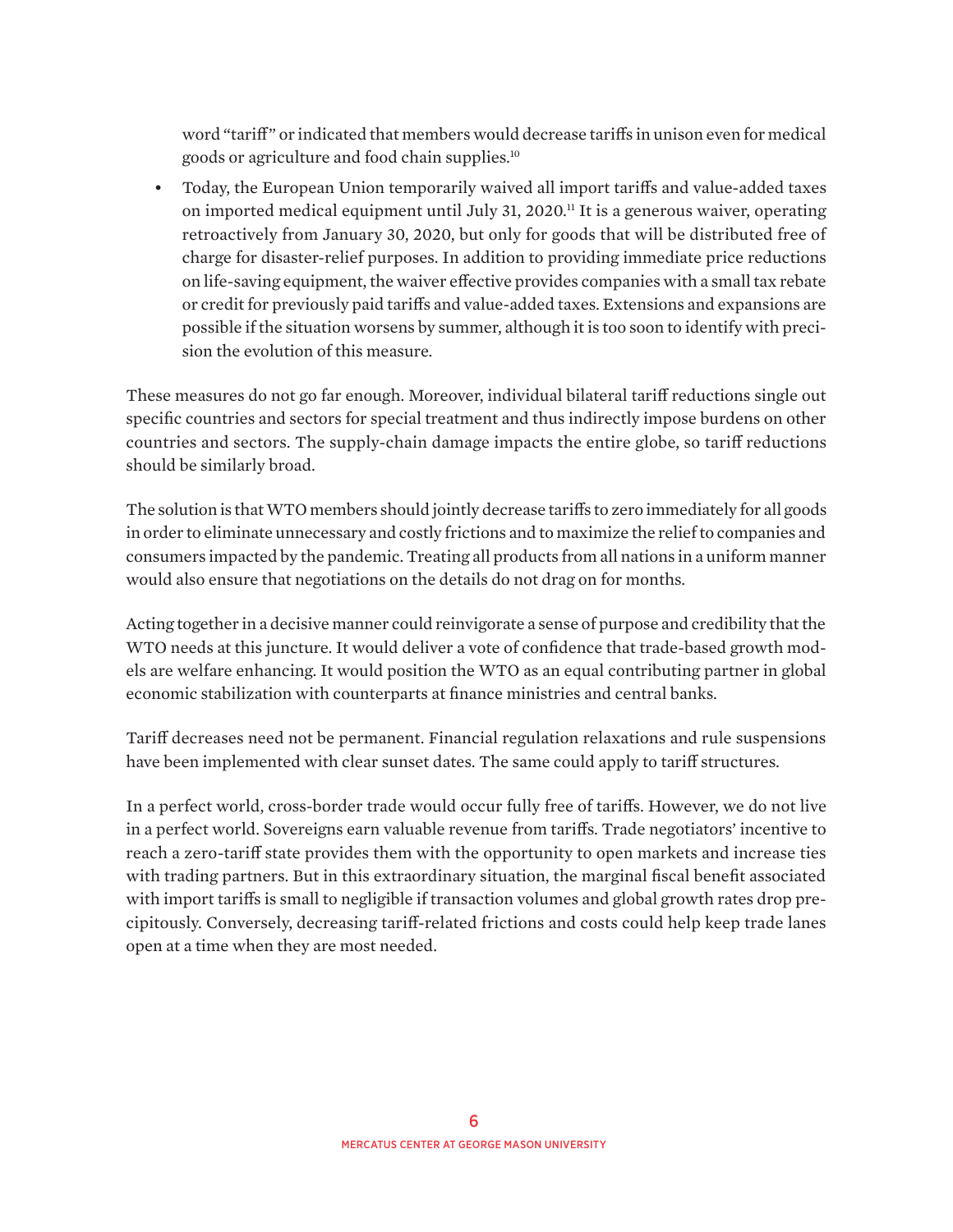## 2. Sanitize the Supply Chain

Recent research from the US Centers for Disease Control and Prevention indicates that the novel coronavirus can last on hard surfaces for up to 17 days.12 This means that one infected person involved in the shipping process can contaminate others who are thousands of miles away with respect to air shipments and at least some transatlantic shipments. Port authorities are beginning to impose two-week quarantines on freight arrivals as a consequence.

Extending quarantines for shipments, while understandable, is not a sustainable solution. Limited storage space exists on docks and at airports. Agricultural goods can degrade quickly. Merchants seeking to sell goods will incur opportunity costs as items sit idle during quarantine. Food shortages owing to disrupted global supply chains will only intensify the ongoing health and economic crises.

Currently, nations impose a range of phytosanitary standards designed to keep dangerous pathogens outside their borders. Article 20 of the General Agreement on Tariffs and Trade permits such measures if they are nondiscriminatory and are not used as an alternative form of protectionism. The parallel Sanitary and Phytosanitary Protection Agreement (SPS Agreement) permits temporary precautionary measures,<sup>13</sup> but regulatory changes at the national level cannot be implemented without advance notice and full transparency regarding what is expected of importers. Some of these standards have become synonymous with nontariff barriers when trading partners disagree on whether the standards in question are scientifically necessary. Collective action to craft common minimum standards regarding antiviral measures would minimize potential protectionist tendencies while providing confidence in the security of the supply chain for treatment of disease.

In a post-pandemic world, disputes could easily arise if trading partners feared that an exporting country were continuing to experience high levels of COVID-19 infection. Section 6 of the SPS Agreement specifically requires exporters to comply with "appropriate criteria or guidelines ... developed by the relevant international organizations" when "assessing the sanitary or phytosanitary characteristic of a region."14 Nations with a problematic track record regarding data and transparency could easily see difficulty in resuming their traditional exporting role.

After the September 11, 2001, terrorist attacks, ports of entry first in the United States and then globally initiated a series of changes to increase cargo security. US Department of Agriculture materials indicate that a broad range of fumigation options already exists in the United States.15 Ports of entry with such fumigation facilities should accelerate and expand efforts to incorporate antiviral agents.

However, the range of existing fumigation standards and mechanisms achieves varying degrees of success. Moreover, fumigation can create additional and unacceptable health risks for dock and freight workers. Recent research from the National Institutes of Health in the United States indicates that "between 10% and 20% of all containers arriving [from] European harbors were shown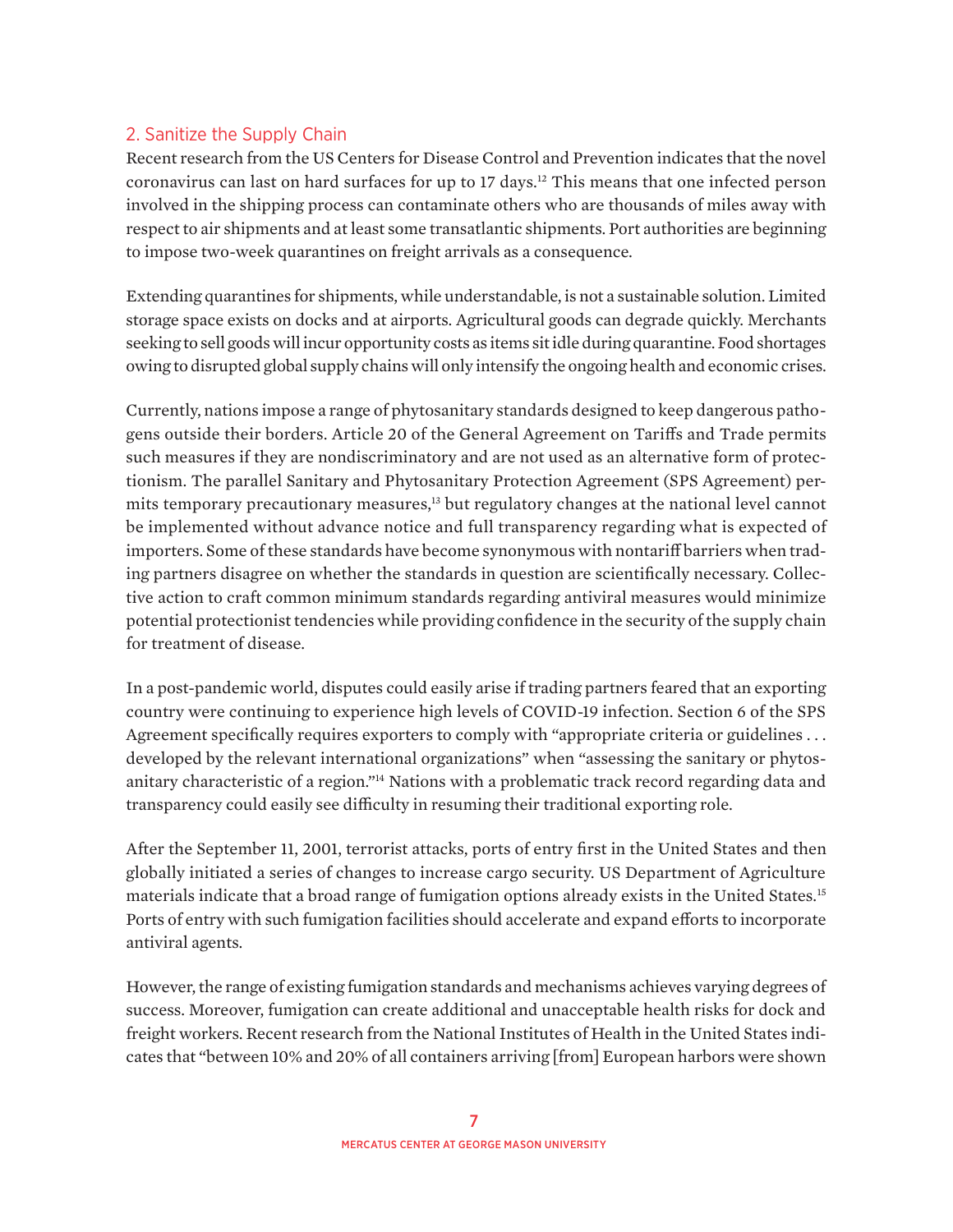to contain volatile toxic substances above the exposure limit values . . . [that] occur not only during the fumigation, but also during freight transport (on bulk carriers and other transport vessels), as well as in the logistic lines during loading and unloading."16

Immediate efforts by the WTO to coordinate with medical professionals at the World Health Organization and various regional and national centers for disease control would place trade policy professionals in a position to articulate common international antiviral standards for goods in international trade relatively quickly, once the novel coronavirus is better understood. In the interim, the WTO could serve a valuable function by providing a forum for articulating common minimum agreed standards for SPS review processes and triage functions that could separate high-risk imports from low-risk imports.

Immediate action at the global level will help ensure a minimum level of security for the supply chain relevant to the coronavirus pathogen. All nations share the same vulnerability to the coronavirus; they also share a need for each other's imports. Under such circumstances, shared standards would be mutually beneficial without imposing disproportionate burdens on any one nation.

## 3. Digitize the Supply Chain

Immediate tariff reductions, even temporary ones, should be complemented by efforts to digitize the supply chain. Recent WTO research indicates that tariffs account for only 9 percent of costs in international trade, while paperwork and administrative customs processes (including health, safety, and quarantine measures) can generate a 134 percent de facto tariff on imports.<sup>17</sup>

The best solution is to eliminate unnecessary paperwork and regulatory burdens. This is a familiar issue to trade policy experts. Work has been underway within the multilateral system for quite some time on this issue, with the WTO at the forefront of modernizing and streamlining administrative processes regarding international trade. The 2013 Trade Facilitation Agreement sets important parameters for how to accelerate reductions in administrative costs.<sup>18</sup>

It is time to build on this solid foundation. Inaction creates the risk that the economic gains associated with international trade will dissipate during the pandemic-related slowdown.

Shippers involved in international commerce have been experimenting with blockchain-powered smart contracts and letters of credit over the past few years. Enhanced, increasingly digitized customs procedures are also gaining traction globally. These efforts need to be expanded immediately. Increased visibility regarding transit paths and product tracking can increase the efficiency of government efforts to identify quickly which shipments may pose a health security threat.

Increased digitization is not solely for developed economies. The WTO's Trade Facilitation Agreement Facility (TFAF) provides funding and training for emerging economies to adopt advanced,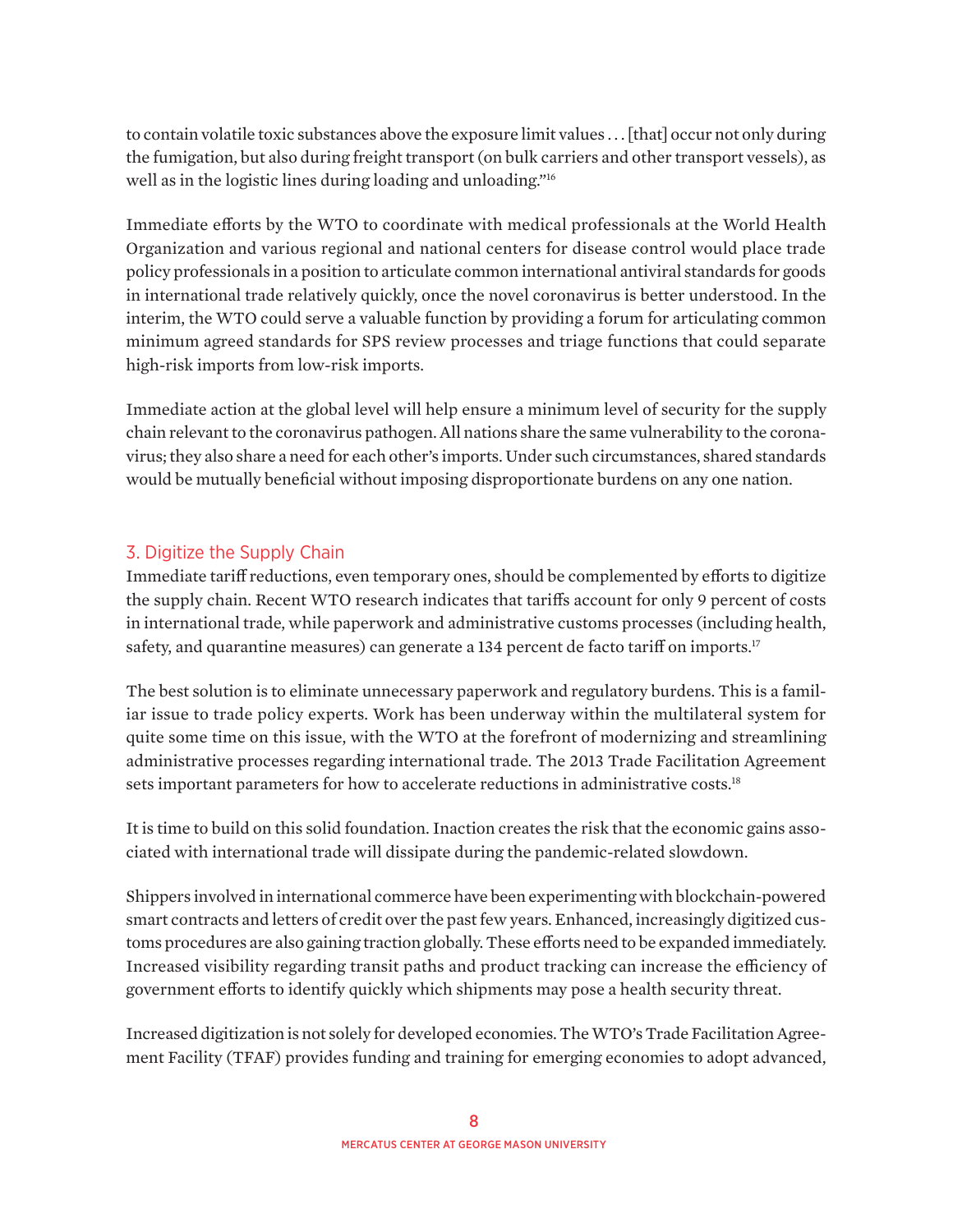streamlined processes that enable companies to expand access to global trade and decrease administrative costs. Increased TFAF funding would create a fast way for emerging economies to use smart contracts and blockchain-based customs processes that speed items through customs, even as it would enhance their ability to identify potentially pathogen-laden items.

An increasingly digital supply chain would generate additional benefits with respect to shortages. Items that become scarce can become attractive targets for thieves and counterfeiters, whose activities decrease economic welfare across the value chain. A more digitized supply chain is also a more secure supply chain with fewer vulnerabilities for criminal elements.

#### **CONCLUSION**

Trade policymakers have been on the sidelines of the pandemic crisis, even though disrupted supply chains have proved to be a significant transmission mechanism for global economic shock waves from COVID-19. Trade policymakers must take bold action to liberalize, sanitize, and digitize the supply chain immediately in order to support exporters and importers. Failure to act now will only solidify perceptions that the WTO is outmoded and not relevant to the 21st century.

#### **ABOUT THE AUTHOR**

Barbara C. Matthews is the founder and CEO of BCMstrategy, Inc. She authored the patent for quantifying policy risk for predictive analytics purposes that forms the foundation of the BCMstrategy, Inc., toolkit. She is also a nonresident senior fellow at the Atlantic Council and a life member of both the Council on Foreign Relations and the Bretton Woods Committee.

#### **NOTES**

- 1. World Trade Organizati[on \(WTO\), "DDG Wolff: COVID-19 Crisis Calls for 'Unprecedented Level' of I](https://www.wto.org/english/news_e/news20_e/ddgaw_26mar20_e.htm)nternational Cooperation," March 26, 2020, https://www.wto.org/english/news\_e/news20\_e/ddgaw\_26mar20\_e.htm.
- 2. WTO, ["DG Azevêdo Requests WTO Members to Share Information on Trade M](https://www.wto.org/english/news_e/news20_e/dgra_24mar20_e.htm)easures Related to COVID-19," March 25, 2020, https://www.wto.org/english/news\_e/news20\_e/dgra\_24mar20\_e.htm.
- 3. Barbara C. Matthews, "The Next 75 Years—Coping with Decentralization and Geopolitical Rebalancing," *Bretton Woods Committee*, March 5, 2019; Susanna Cafaro, "Legitimacy, Accountability and Inclusiveness: Are the Bretton Woods Institutions 'Democratic'?," *Bretton Woods Committee*, May 31, 2019.
- 4. Organisation for Economic Co-operation and Development, *Coronavirus: The World Economy at Risk*, March 2, 2020, [https://www.oecd.org/berlin/publikationen/Interim-Economic-Assessment-2-March-2020.pdf.](https://www.oecd.org/berlin/publikationen/Interim-Economic-Assessment-2-March-2020.pdf)
- 5. Taylor Telford, "China Cuts Tariffs on \$75 Billion in U.S. Imports As Coronavirus Keeps It in Lockdown," *Washington Post*, February 6, 2020.
- 6. "US Seeks Comments on Tariff Cuts for Chinese Imports to Aid Coronavirus Battle," CNBC, March 21, 2020, [https://](https://www.cnbc.com/2020/03/21/coronavirus-us-seeks-comments-on-tariff-cuts-for-chinese-imports-trade-war.html) [www.cnbc.com/2020/03/21/coronavirus-us-seeks-comments-on-tariff-cuts-for-chinese-imports-trade-war.html;](https://www.cnbc.com/2020/03/21/coronavirus-us-seeks-comments-on-tariff-cuts-for-chinese-imports-trade-war.html) Office of the US Trade Representative (USTR), "USTR: Response to Coronavirus Crisis," March 20, 2020, [https://ustr.gov](https://ustr.gov/about-us/policy-offices/press-office/press-releases/2020/march/ustr-response-coronavirus-crisis)